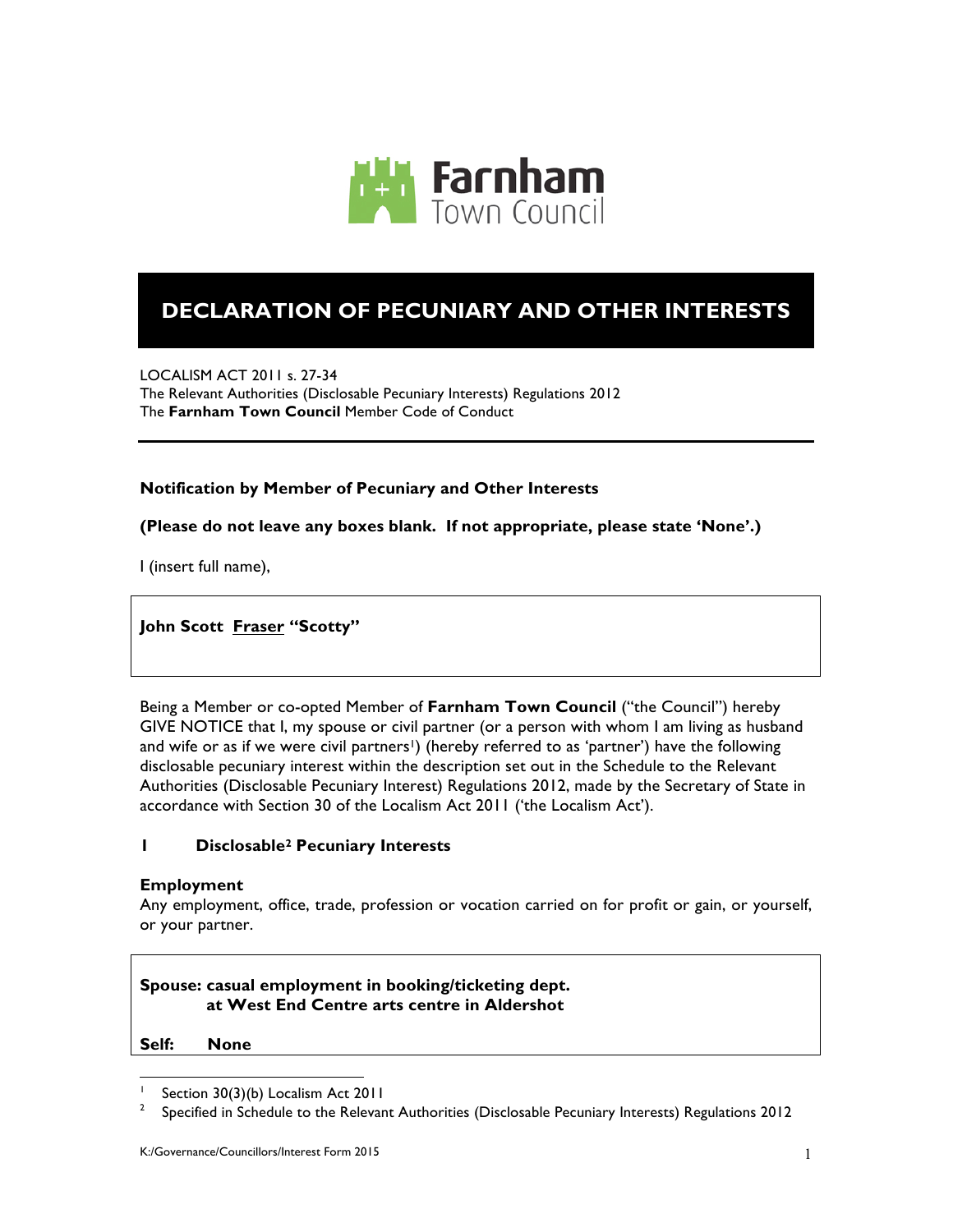## **Contracts**

Any contract which is made between me or my spouse/partner (or a body in which that person has a beneficial interest) and the Council

- (a) under which goods or services are to be provided or works are to be executed; and
- (b) which has not been fully discharged.

#### **None**

#### **Sponsorship**

Any payment or provision of any other financial benefit (other than from the Town Council) made or provided to yourself, or your partner, within the period of 12 months ending on the date of this notification, in respect of any expenses incurred by me in carrying out duties as a member, or towards my election expenses.

This also includes payment or financial benefit from a trade union within the meaning of Trade Union and Labour Relations (Consolidation) Act 1992, Section 52.

**None**

#### **Land**

Any beneficial interest in land (e.g. my home) which is within the Town Council's area of yourself, or your partner.

This includes land which you, or your partner, own, lease, have the benefit of an options over, or have other rights in or over such as an easement or other burden or interest which carried the right to occupy land or receive income, or upon which you have a mortgage.

## **Residential property in Hale/Heath End ward of Farnham**

#### **Licences**

Any licence (alone or jointly with others) to occupy land in the Town Council's area for a month or longer.

**None**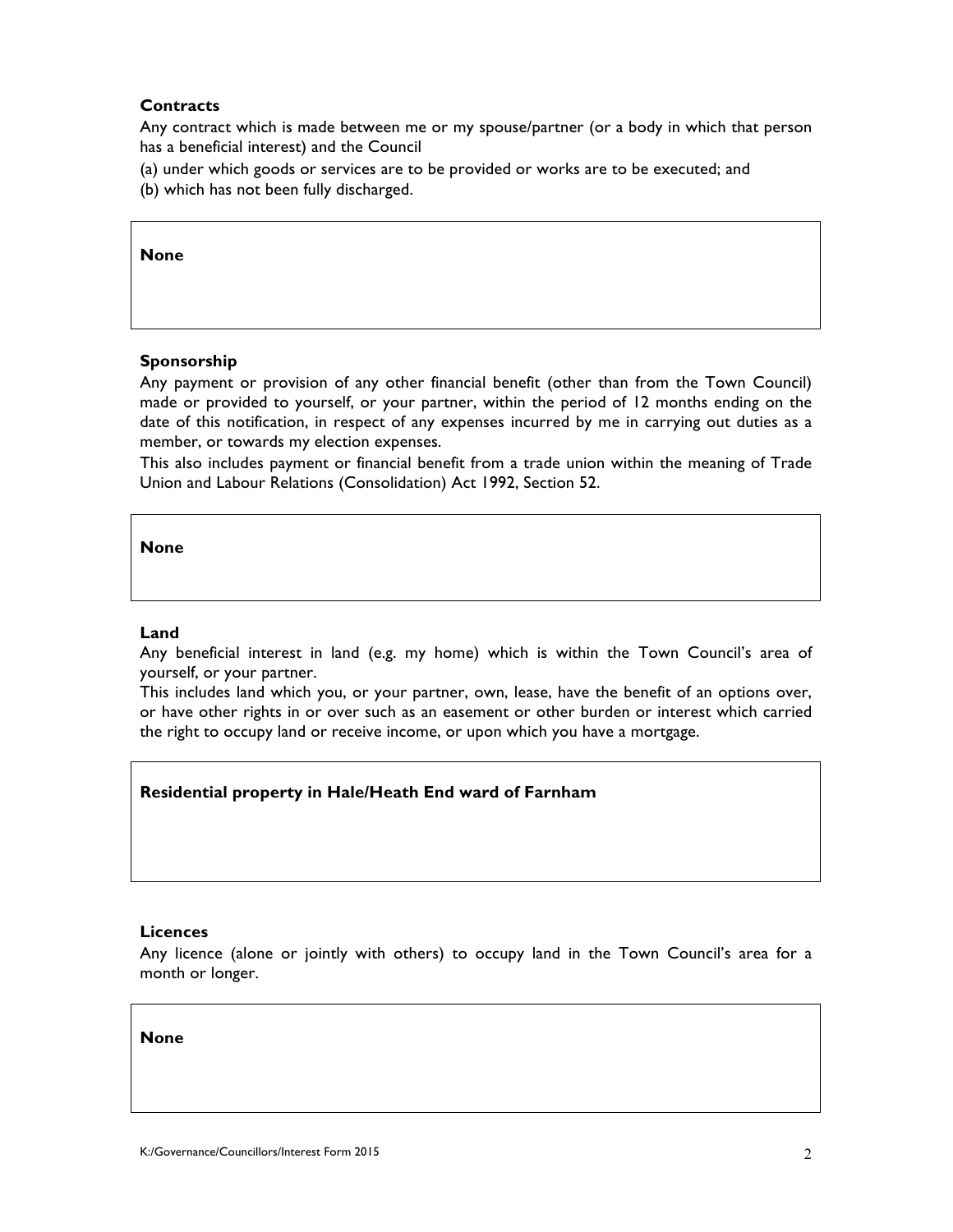# **Corporate Tenancies**

Any tenancy where (to my knowledge) –

- (a) the landlord is the Town Council; and
- (b) the tenant is a body in which I or my spouse/partner has a beneficial interest.

#### **None**

## **Securities**

Any beneficial interest in securities of a body where—

- (a) that body (to my knowledge) has a place of business or land in the Town Council's area; and
- (b) either
	- (i) the total nominal value of the securities exceeds  $£25,000$  or one hundredth of the total issued share capital of that body; or
	- (ii) if the share capital of that body is of more than one class, the total nominal value of the shares of any one class in which I or my spouse/partner has a beneficial interest exceeds one hundredth of the total issued share capital of that class.

*(Securities means shares, debentures, debenture stock, loan stock, bonds, units of a collective investment scheme within the meaning of the Financial Services and Markets Act 2000, Section 8, and other securities of any description, other than money deposited with a building society.)*

**None**

#### I GIVE FURTHER NOTICE that I have the following

#### **2 Other Interests3**

Non-pecuniary interests that arise from my membership of or my occupation of a position of general control or management in the following bodies

#### **Bodies to which I have been appointed or nominated by the Council**

**None**

l

*<sup>3</sup> Specified by section 5.4 of the Farnham Town Council Member Code of Conduct*